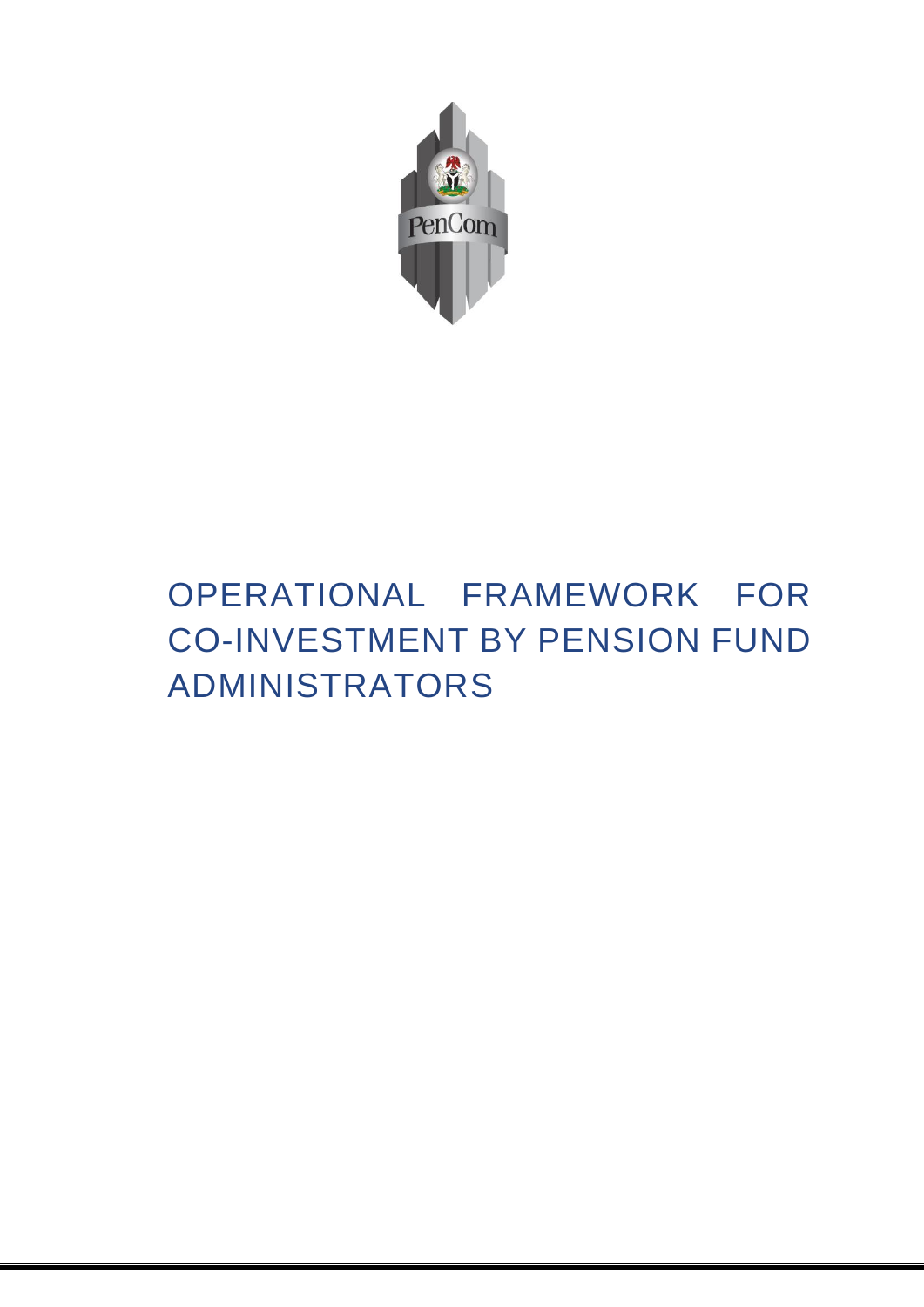## TABLE OF CONTENT

| Section 1.0        |                                              |                                            |  |
|--------------------|----------------------------------------------|--------------------------------------------|--|
|                    | 1.1                                          |                                            |  |
|                    | 1.2                                          |                                            |  |
| Section 2.0        |                                              |                                            |  |
| Section 3.0        |                                              | Investment Limits and Quality Requirement4 |  |
| <b>Section 4.0</b> |                                              |                                            |  |
| Section 5.0        |                                              |                                            |  |
| Section 6.0        | Authorization of Co-Investment Transactions5 |                                            |  |
| Section 7.0        |                                              |                                            |  |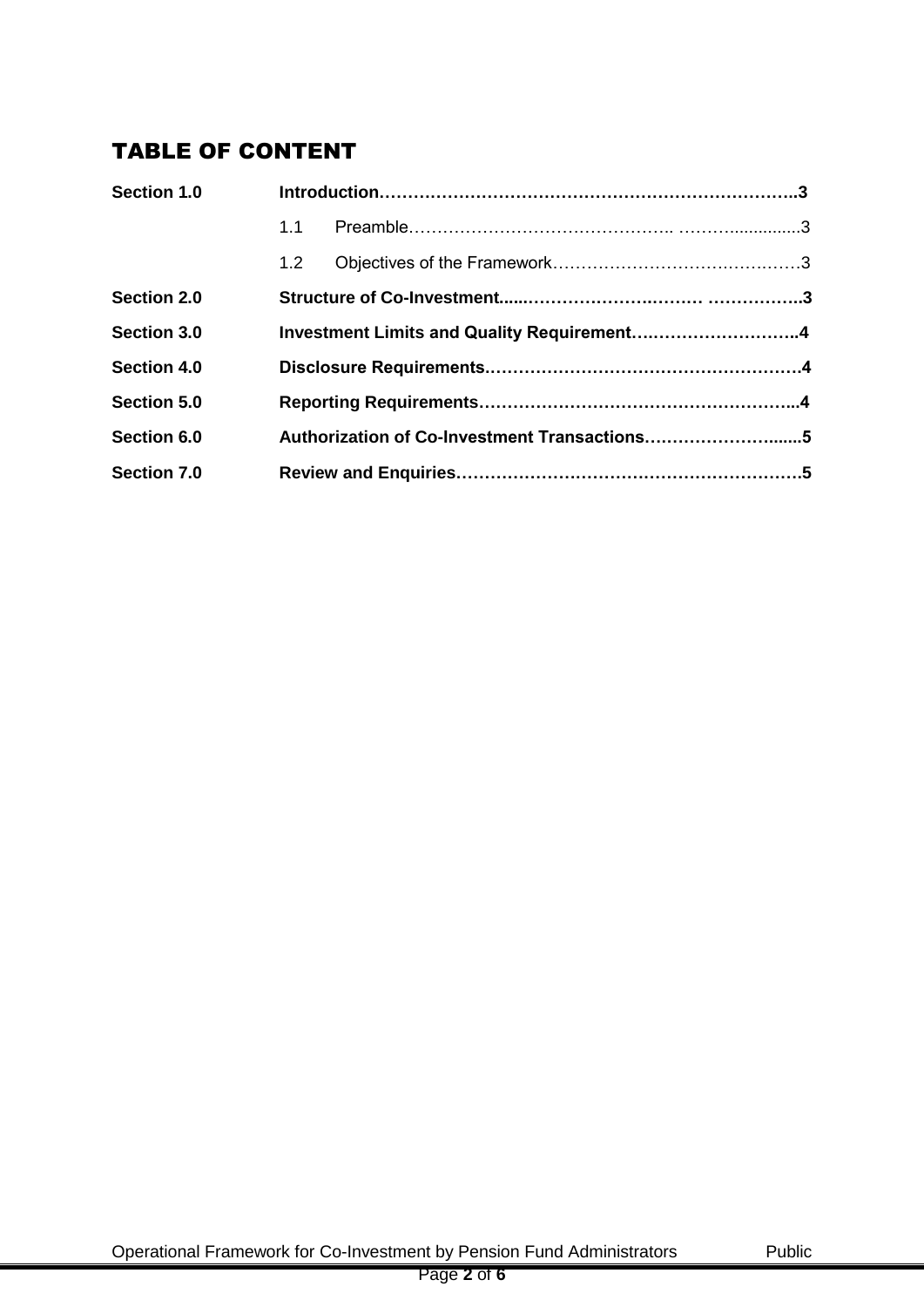#### **1.0 INTRODUCTION**

#### **1.1 PREAMBLE**

- 1.1.1 Nigeria's pension fund assets have remained concentrated in Federal Government Securities as the rapid growth of the assets has not been matched by a corresponding increase in domestic investment outlets. The current concentration of pension assets in government securities could lead to distortions in asset prices within the domestic market as Pension Funds continue to chase the same limited investible asset classes within the domestic market. Innovative solutions are therefore required to address the dearth of investment outlets and encourage the diversification of pension fund portfolios.
- 1.1.2 One of the asset classes with the lowest asset allocation by pension funds is Private Equity (PE). This asset class has remained significantly below the maximum limits of 10% for Fund I and 5% for Funds II & VI Active, respectively. Consequently, investing in specific transactions under a Co-Investment arrangement has been identified as a viable option to improve pension funds' allocation to this asset class. Co-Investing alongside the main PE Fund is expected to provide PFAs flexibility and greater choice in the type of projects/companies in which pension funds are invested, thereby further enhancing returns and increasing exposure to PE.

### **1.2 OBJECTIVES OF THE FRAMEWORK**

- 1.2.1 To establish standards and procedures for Co-Investment of Pension Funds by licensed PFAs.
- 1.2.2 To further enhance the diversification of Pension Fund Assets under management.
- 1.2.3 To improve returns on pension fund investments in PE.

#### **2.0 STRUCTURE OF CO-INVESTMENT**

2.1.1 PFAs shall only enter into Co-Investment arrangements for a specific transaction(s) following a PFA's investment in the main PE Fund.

Operational Framework for Co-Investment by Pension Fund Administrators Public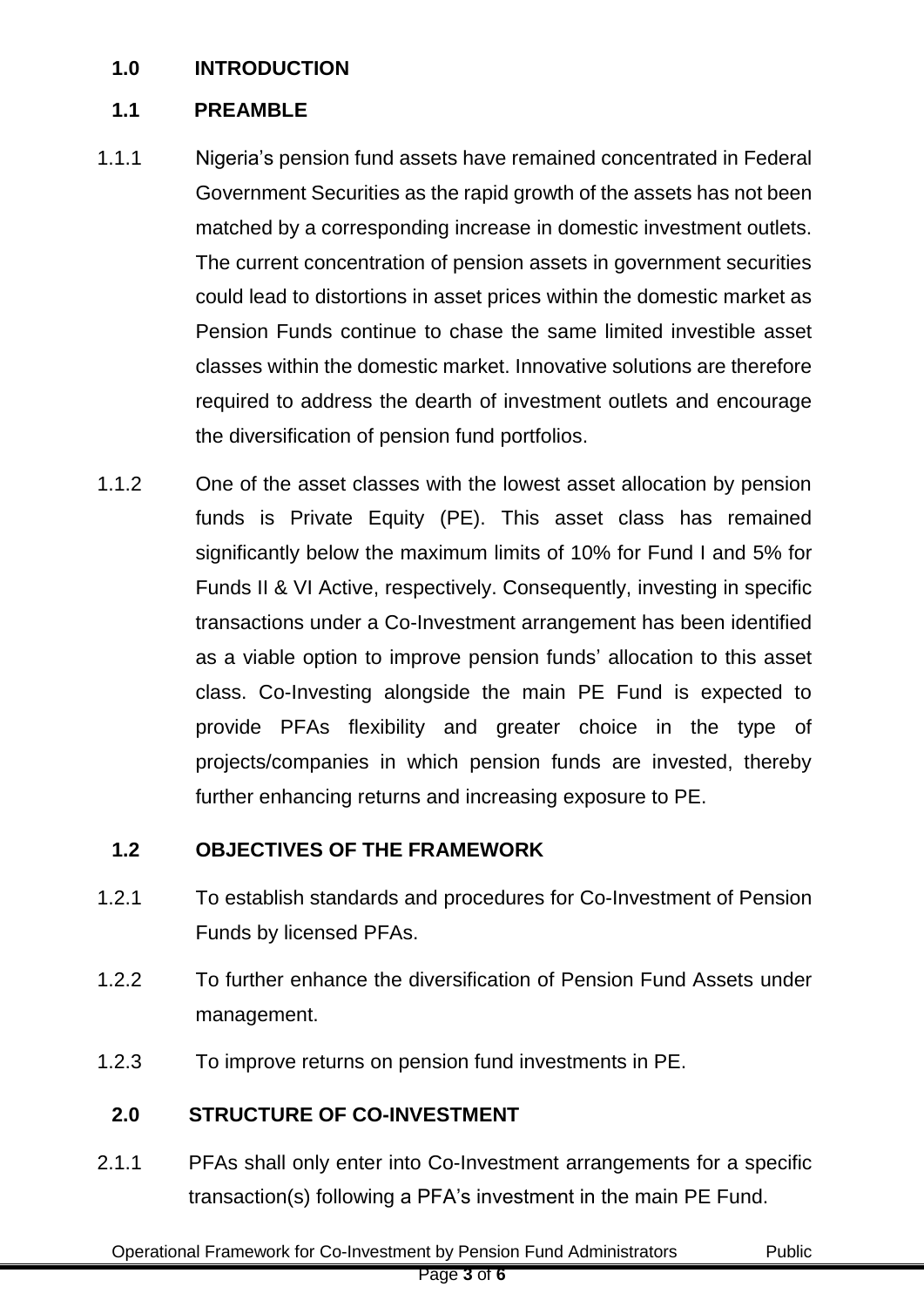- 2.1.2 Co-Investment arrangements shall be made through Special Purpose Co-Investment Vehicles (SPCV). The SPCV shall be set up by the General Partner (GP) of the PE Fund with clearly defined legal status, rights and rules of the SPCV.
- 2.1.3 The Governance Agreements under Co-Investment shall clearly delineate the roles and responsibilities of the GP and the investors in the Co-Investment arrangement. This includes governance rights, risk management, pre-emotive rights, liquidity and exit arrangement in the Co-Investment arrangement.
- 2.1.4 Co-Investment arrangements for pension fund investments shall not be on less favourable terms than the main PE fund.
- 2.1.5 PFAs shall not be allowed to buy off the Co-Investment interest of other investors who may want to exit before maturity

#### **3.0 INVESTMENT LIMIT**

- 3.1.1 A PFA's exposure under any Co-Investment arrangement shall not exceed 50% of its investment in the main fund.
- 3.1.2 Notwithstanding Section 3.1.1 above, a PFA's exposure under any Co-Investment arrangement shall form part of its global PE exposure and be subject to the maximum limits stipulated by the Regulation on Investment of Pension Fund Asset (the Investment Regulation).

#### **4.0 DISCLOSURE REQUIREMENTS**

- 4.1.1 All categories of fees under the Co-Investment PE arrangement shall be clearly defined in the Co-Investment Agreement.
- 4.1.2 The Pension Fund shall not be liable for any cost or fee not stated in the Co-Investment Agreement.
- 4.1.3 PFAs shall ensure that relevant documentation required for the initial and ongoing due diligence is provided by the GP, including but not limited to board meeting minutes, human capital information and deal pipeline development to enable the PFA to undertake its due diligence.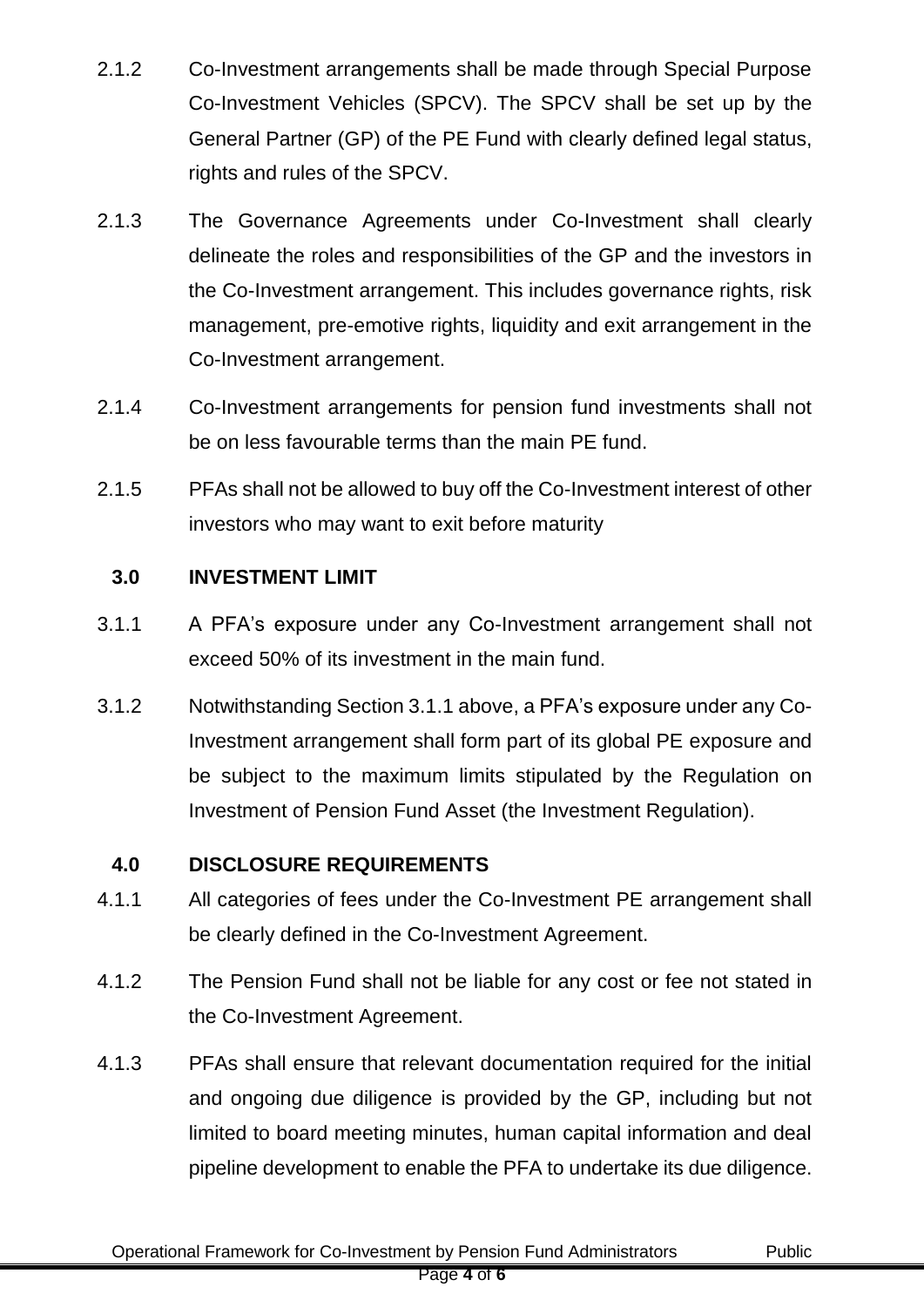4.1.4 Issues related to conflict of interest shall be in line with Section 6.0 of the Investment Regulation.

#### **5.0 REPORTING REQUIREMENTS**

- 5.1.1 The PE Fund manager shall provide a quarterly valuation of pension fund investments under any Co-Investment arrangement, clearly stating the value of a PFA's investments.
- 5.1.2 The valuation of pension assets deployed under a Co-Investment arrangement shall be based on quarterly valuations reported by the PE Fund Manager
- 5.1.3 The PE Fund Manager shall also provide the valuation methodology alongside the valuations of pension fund investments under any Co-Investment arrangement

#### **6.0 AUTHORIZATION OF CO-INVESTMENT TRANSACTIONS**

- 6.1.1 Due to the additional risks involved in Co-Investment arrangements, PFAs shall ensure adequate due diligence before committing Pension Funds to Co-Investment arrangements.
- 6.1.2 PFAs seeking to enter into a Co-Investment arrangement with an eligible PE Fund Manager shall write to the Commission for a "No Objection".
- 6.1.3 Co-Investment arrangement shall only be executed with a Fund whose key principals are, at least, on their second PE Fund.
- 6.1.4 The key principals of the PE fund must have successfully exited at least one investment from the previous PE Fund. The key principals shall include the Chief Executive Officer, Chief Investment Officer and any other applicable Principal Officer of the PE Fund.
- 6.1.5 PFAs shall ensure that all requirements for PE investments stipulated in the Regulation on Investment of Pension Fund Assets and those specified in this operational Framework have been duly satisfied before any application for "No Objection".